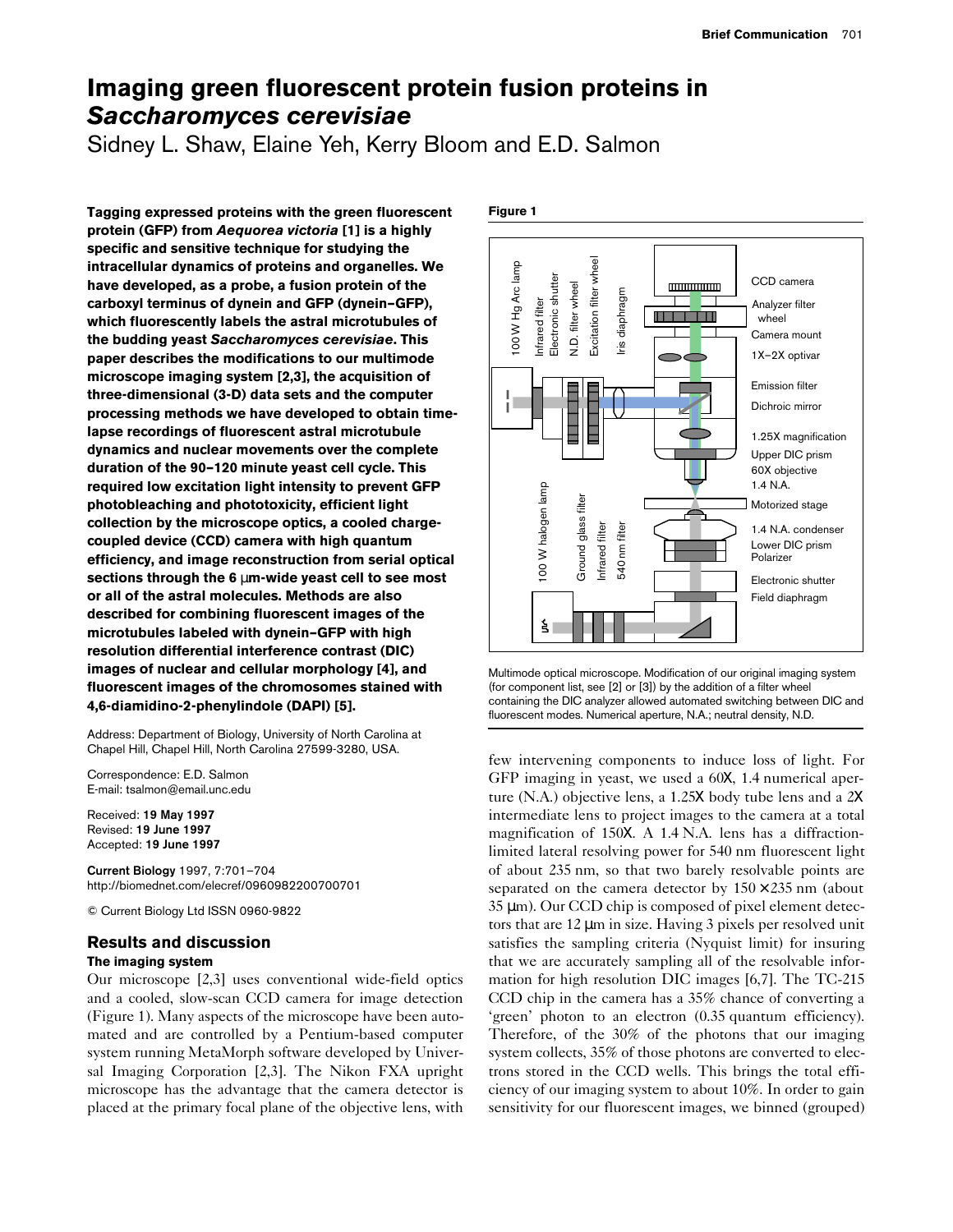the pixels two-by-two on the chip during read-out, giving a pixel size of 24 µm. By binning the wells in the CCD chip, we sacrificed half of the spatial resolution in fluorescence for a four-fold increase in light sensitivity.

Filter wheels and shutters controlled light intensity for both DIC and fluorescence illumination pathways. The microscope was aligned for high resolution DIC microscopy as described by Yeh *et al*. [4]. In DIC microscopy, polarized light used to illuminate the specimen must pass through a second polarizing filter before reaching the camera. The second polarizing filter, termed an analyzer, typically has less than 30% transmission efficiency and would block the light from fluorescent emission if left in the light path. To circumvent this problem, the analyzer was rotated into the light path for DIC imaging — using a computer-controlled filter wheel (Ludl Biopoint 99B100) in front of the camera — and rotated out for fluorescent images; a glass blank was moved into the light path to match the focal shift of the analyzer. A custom camera mount was created to replace the C-mount camera adapter from the Nikon FXA, such that the CCD camera still resides at the primary focal plane of the objective lens and remains parfocal with the microscope oculars.

For fluorescent excitation, we used a multiple band-pass dichromatic mirror in combination with an excitation filter wheel to rapidly switch between GFP and DAPI imaging [2]. Using this optical method, the green and blue fluorescent images were always aligned on the CCD detector. A  $490 \pm 10$  nm wavelength band-pass filter was selected for GFP excitation and a  $360 \pm 20$  nm wavelength filter was selected to excite DAPI. A neutral-density filter of optical density 1 was used in combination with a manual iris diaphragm to attenuate the light from the 100 W Hg arc lamp to between 1% and 10% of maximum. The multiple band-pass filter cube (Chroma 83000 series) had a dichromatic beamsplitter (505–510 nm) and emission band-pass filter (515–550 nm) broad enough to include the emission from GFP containing a Ser65→Thr amino acid substitution [1]. In addition, the same filter cube allowed passage of blue light from DAPI (400 nm dichroic,  $460 \pm 50$  nm band-pass). The dichromatic mirror and emission filter were of high transmission efficiency and compare favorably with other filters produced specifically for GFP, such as the 'Hi-Q' and 'Endow' filter cubes (Chroma).

#### **Image acquisition**

For high resolution imaging, the yeast cells were immobilized on the coverslip by mounting them in a thin layer of 25% gelatin (Sigma, Type A: G-2500) made with yeast medium as described by Yeh *et al*. [4]. The gelatin also substantially enhances the quality of DIC images by reducing the refractive index mismatch between the cell wall and the aqueous medium ([4], a method originally suggested by Tim Stearns).

### **Figure 2**



Astral microtubules labeled with dynein–GFP in a yeast cell. **(a)** Five images at 1 µm intervals through the cell show the majority of GFP fusion protein present. **(b)** The corresponding DIC image for the middle GFP image in (a). **(c)** Projection of the five image planes in (a) onto a single image plane as depicted in Figure 3c. **(d)** A color overlay of the images in (b) and (c). To obtain these images and those in Figure 4, we constructed a plasmid encoding dynein–GFP under the control of the galactoseinducible promoter Gal1. Cells were induced with galactose for only 2 h to prevent the negative effects of overexpression (S.L.S., E.Y., E.D.S. and K.B., unpublished observations).

For healthy cells displaying wild-type cell cycle times, the dynein–GFP fluorescence was very weak, barely detectable by the dark-adapted eye, and required a sensitive detector like the cooled CCD camera for achieving high quality images. This is because dynein–GFP must be expressed at very low levels to avoid stabilizing astral microtubule dynamics and blocking cell cycle progression (Figure 2 and S.L.S., E.Y., E.D.S. and K.B., unpublished observations). In addition, exposure of the cells to excitation light of a wavelength of 490 nm or less must be kept at a minimum to avoid GFP photobleaching and phototoxic effects on the cells (S.L.S., E.Y., E.D.S. and K.B., unpublished observations).

Taking exposures of a duration of 3 seconds with a twoby-two binning at 1–10% of maximum excitation light generated images of yeast astral microtubules labeled with dynein–GFP which had — in our camera, after subtraction of a 'dark-background' image — 50–250 gray levels above a random noise floor of 20–30 gray levels (Figures 2,3). An average dark-background image was obtained for each experiment by taking 25 camera exposures of 3 seconds with the camera shutter closed. Averaging these images yielded a single image representing the average accumulation of electrons in each pixel generated by thermal effects (thermal noise), and the gray-level counts contributed by the read-out amplifiers (read-out noise) [8,9]. This image also contained an exact copy of the pixel inhomogeneities, or 'hot pixels', which show up very brightly against the dark background. Dark-background image subtraction did not correct for the random variations in either thermal or read-out noise. Cooling the CCD chip to –40°C removed most of the random thermal noise for exposures of less than 5 seconds, and the root mean square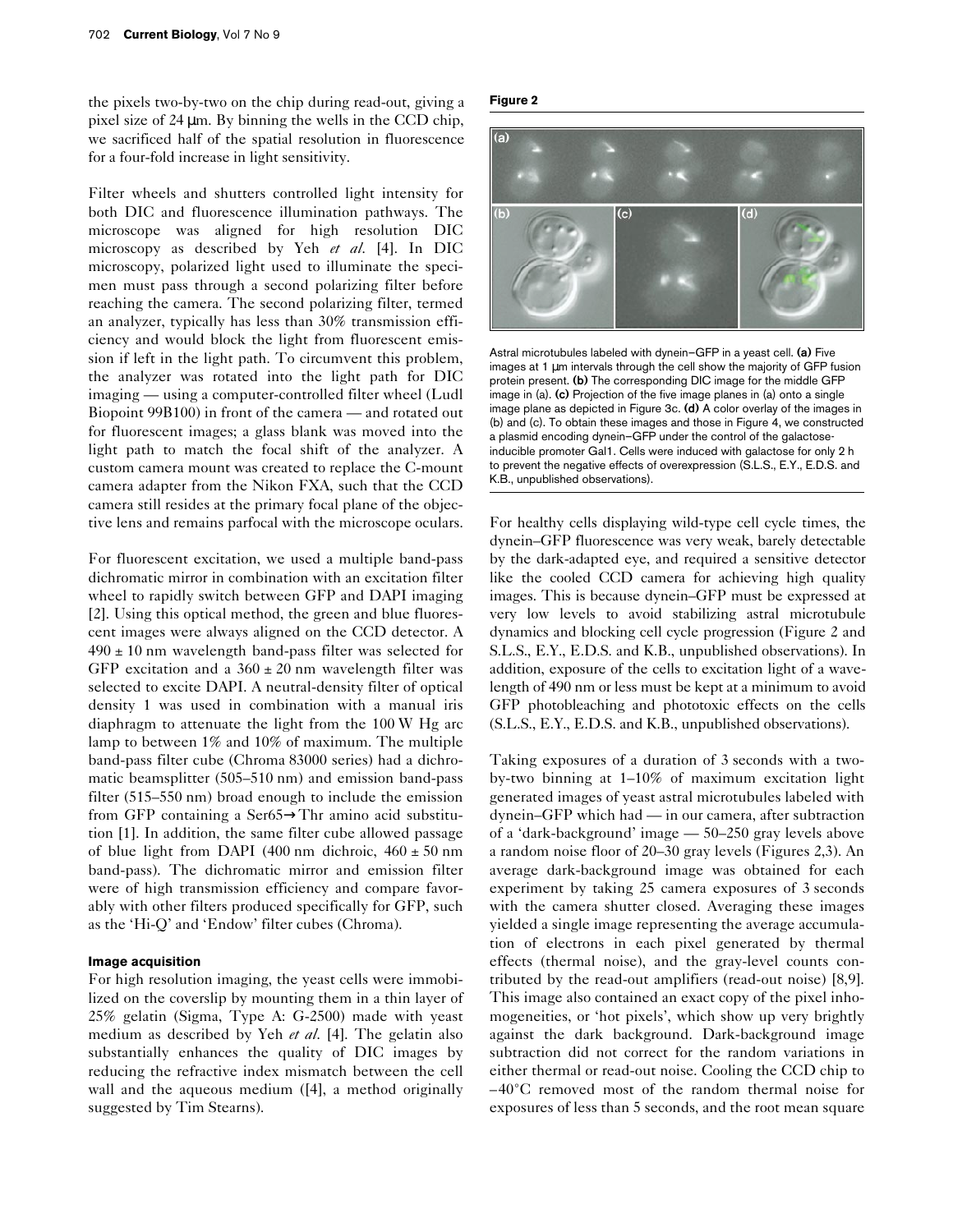



Image acquisition and processing. **(a)** Five fluorescent images (green) were taken at 1 µm intervals; a single DIC image (red) was taken in the same focal plane as the middle fluorescent image, as were any DAPI images. The stage was then returned to the original position with a slight adjustment to account for a hysteresis in the microscope focusing apparatus. **(b)** The acquisition regime was iterated every 60 s for time-lapsed imaging. **(c)** Image processing schematic. The background was subtracted from image stacks of raw fluorescent data, which were then projected as sets of five to a 2-D representation of the 3-D data set. DIC and GFP images were overlaid after adjusting for a spatial offset in horizontal and vertical directions. Details are described in Materials and methods.

read-out noise was about 10 electrons, or 2 gray levels after digitization, for our camera. After dark-background image subtraction, the major noise components in the image were autofluorescence from the cell and media and the photon counting noise (which depends on the root mean square or standard deviation of the number of photons captured in an exposure). A signal-to-noise ratio of between 1.5:1 and 5:1 produced an acceptable image of microtubules. Cells grew with wild-type kinetics at these low levels of fluorescent excitation, even though imaging was eventually limited by the GFP photobleaching produced by 500–1000 exposures of 3 seconds.

We found that for a 5–8  $\mu$ m-wide yeast cell, we could not determine the position of the astral microtubules from a single optical section (Figure 2). Figure 3 depicts the image acquisition and processing routines we used to acquire a 3-D data set. A computer controlled stepping motor attached to the fine focus control (Figure 1) was used to automatically acquire the five dynein–GFP images along the Z-axis at 1 µm intervals (Figure 3a). A single 600 millisecond DIC exposure, corresponding to the central fluorescent image, was taken with each series of fluorescent images. To take the images in as short a time span as possible, we selected only the central  $300 \times 300$  pixel area of the  $1000 \times 1000$  pixel CCD chip for read-out. Image acquisition took 3 seconds for each fluorescent exposure and 1 second to read out the image and change the focal plane. The total time of execution for the acquisition protocol was around 23 seconds. This image acquisition process was repeated once every 60 seconds (Figure 3b).

When required, a single 3 second exposure of the DAPIlabeled nucleus was taken immediately following the DIC exposure in the acquisition protocol (Figure 4). We do not routinely image DAPI-stained preparations because cells imaged with DAPI stop growing within 45 minutes of imaging and our studies have required imaging of cell cycles of 90–120 minutes in duration.

#### **Image processing**

Once the images were captured and saved to computer memory (Figure 3a,b), the next task was to prepare the images for analysis and presentation (Figure 3c). The goal for processing the fluorescent data was to remove noise from the images, to present the information from the five Z-axis planes in a single image, and to overlay that information onto the corresponding DIC image (Figure 3c and Materials and methods). Digital deconvolution [10,11] of the five image planes to produce a sharpened image was not required to understand the position of microtubules in the cell. In order to test the alignment of our processed fluorescent images with DIC images we used 1 µm fluorescent beads; we determined that when we overlaid the resultant images from our fluorescent and DIC exposures, the DIC image was shifted 6 pixels in the horizontal dimension and 3 pixels in the vertical dimension. We therefore adjusted for this shift when overlaying our images (Figure 3c) and for all subsequent measurements. The resulting image overlay of the yeast cells, when the fluorescence from dynein–GFP was included, gave a 2-D representation of the entire population of astral microtubules localized to the nucleus (Figures 2,4; the nucleus is observed in the DIC image).